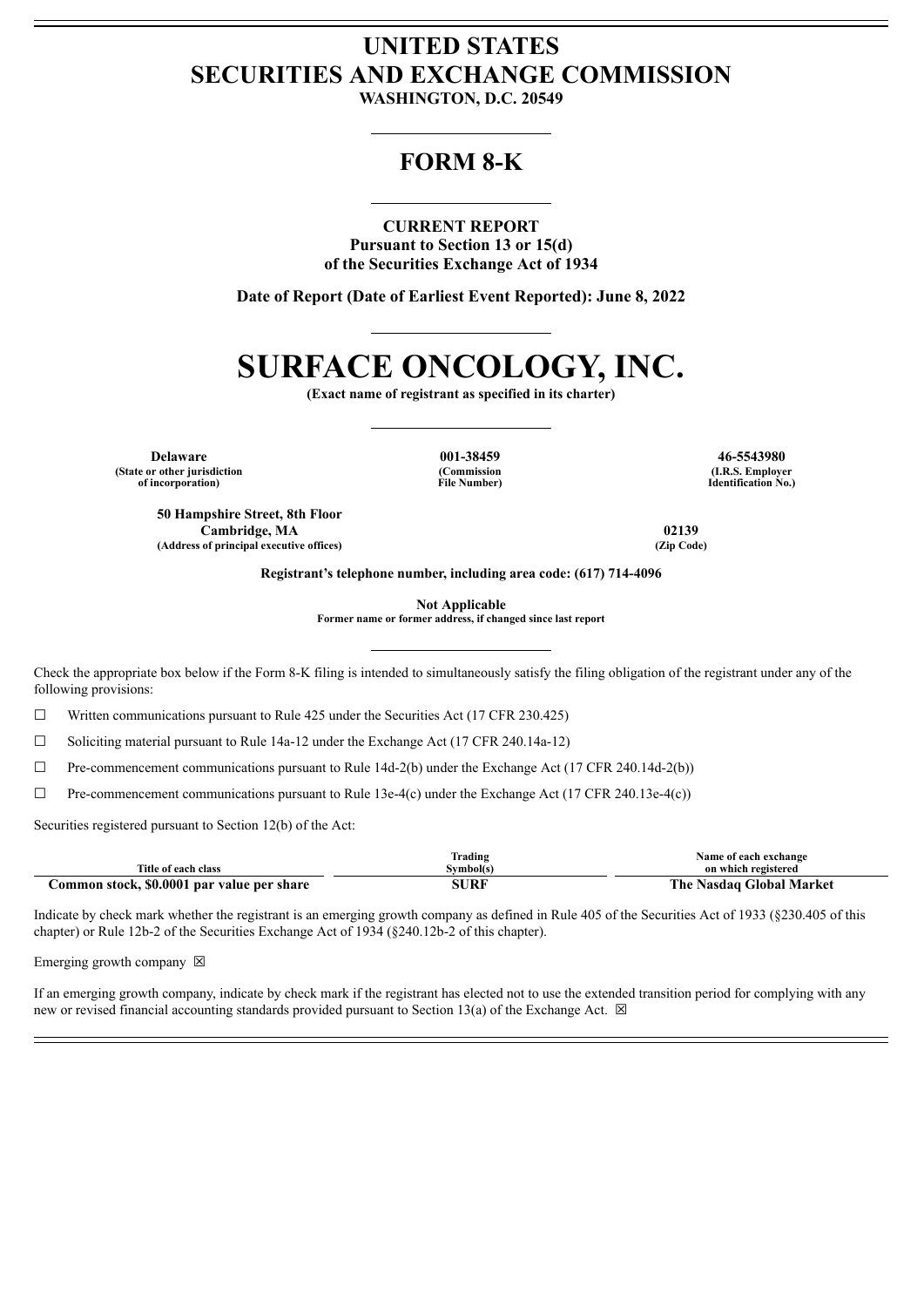#### **Item 5.07. Submission of Matters to a Vote of Security Holders.**

The Company held its previously announced Annual Meeting of Stockholders (the "Annual Meeting") on June 8, 2022, at which a quorum was present. As of April 11, 2022, the record date for the Annual Meeting, there were 54,607,439 shares of the Company's common stock outstanding and entitled to vote at the Annual Meeting. The Company's stockholders voted on the following matters, which are described in detail in the Company's Definitive Proxy Statement filed with the U.S. Securities and Exchange Commission on April 26, 2022: (i) to re-elect J. Jeffrey Goater, David S. Grayzel, M.D., and Ramy Ibrahim, M.D. as Class I directors of the Company each to serve for a three-year term expiring at the Company's annual meeting of stockholders in 2025 and until their successors have been elected and qualified ("Proposal 1") and (ii) to ratify the selection of PricewaterhouseCoopers LLP as the Company's independent registered public accounting firm for the fiscal year ending December 31, 2022 ("Proposal 2").

The Company's stockholders approved the Class I director nominees recommended for election in Proposal 1 at the Annual Meeting. The Company's stockholders voted for the Class I directors as follows:

| <b>Class I Director Nominee</b> | For        | Withhold  | <b>Broker Non-Votes</b> |
|---------------------------------|------------|-----------|-------------------------|
| J. Jeffrey Goater               | 24,008,434 | 4.798.044 | 13.266.259              |
| David S. Grayzel, M.D.          | 20.291.075 | 8.515.403 | 13.266.259              |
| Ramy Ibrahim, M.D.              | 24.859.258 | 3.947.220 | 13.266.259              |

The Company's stockholders approved Proposal 2. The votes cast at the Annual Meeting were as follows:

| For        | Against | Abstain                               |
|------------|---------|---------------------------------------|
| 41,472,116 | 549,045 | $F - I$<br>$\sim$ /b.<br>- -<br>71.70 |

No other matters were submitted to or voted on by the Company's stockholders at the Annual Meeting.